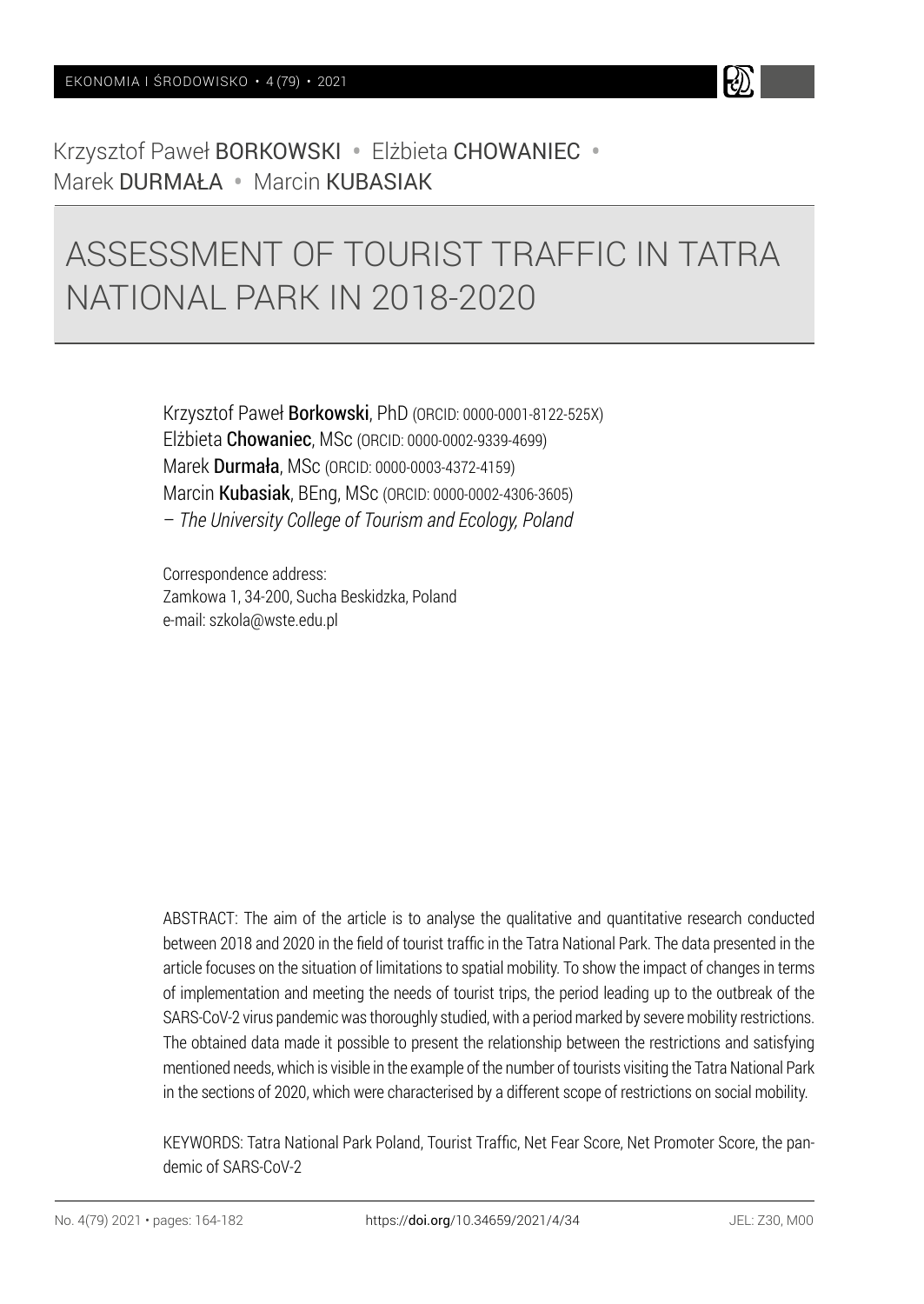#### Introduction

The aim of the article was to show the possibility of using quantitative and qualitative research on tourism in the Małopolska province to create its characteristics (quantitative and qualitative) in a smaller territorial unit of the studied province, which is precisely delimited to the area of the Tatra National Park and to verify the thesis initially "that the more human needs are impossible to satisfy during the normal daily rhythm of life, the faster appears the need to leave the environment in which he is subject to restrictions (probably the most burdensome for a human being are social restrictions), and go to a place far enough from the place of permanent residence to become a socially anonymous individual, and thus to be able to realise and satisfy the needs that he could not or was not allowed to satisfy in the daily environment" in terms of extreme conditions caused by SARS-CoV-2.

In the years 2018-2020, the Małopolska Tourist Organisation conducted a study of tourist traffic in Małopolska, which is one of the Polish voivodeships where tourism plays an important role in the social and economic sector, as part of its statutory tasks, which include "taking measures to increase the number of tourists visiting the Małopolska Voivodeship." Data (2018  $n = 594$ , 2019 n = 631, 2020 n = 663) on the volume and quality of tourist traffic in the Tatra National Park were extracted from a database derived from survey research conducted among the tourists in the Małopolska province in 2018-2020 with an annual representative sample of a minimum of n = 5,400 (2018 n = 7,200, 2019 n = 7,019, 2020 n = 5,400).

The second group of tools (desk research methods) was based on publicly available data. These were mainly quantitative data collected from the management of the Tatra National Park, as well as from the Regional Data Bank and communiqués, bulletins, electronic publications (including archival data) published by the General Office of Statistics.

The study of the stream of tourist traffic in the Tatra National Park area over two years (2018-2019) preceding the year 2020 marked by severe limitations of social mobility caused by the WHO-announced SARS-CoV-2 virus pandemic showed the quantitative and qualitative picture of the stream of tourist traffic in the analysed period and at the same time gave the possibility to confirm that indeed the dependence of the "escape" from urbanised spaces into non-degraded spaces of the Tatra National Park occurs. The "escape" of the inhabitants of big cities into the open and non-degraded space of the trails in the Tatra National Park in 2020 was clearly marked.

This change in 2020 relative to the 2018-19 average was 15.35 p.p. in TNP. The results introduce a new point of view in the discussion on the management of visitors' stays in the Tatra National Park, through an annual or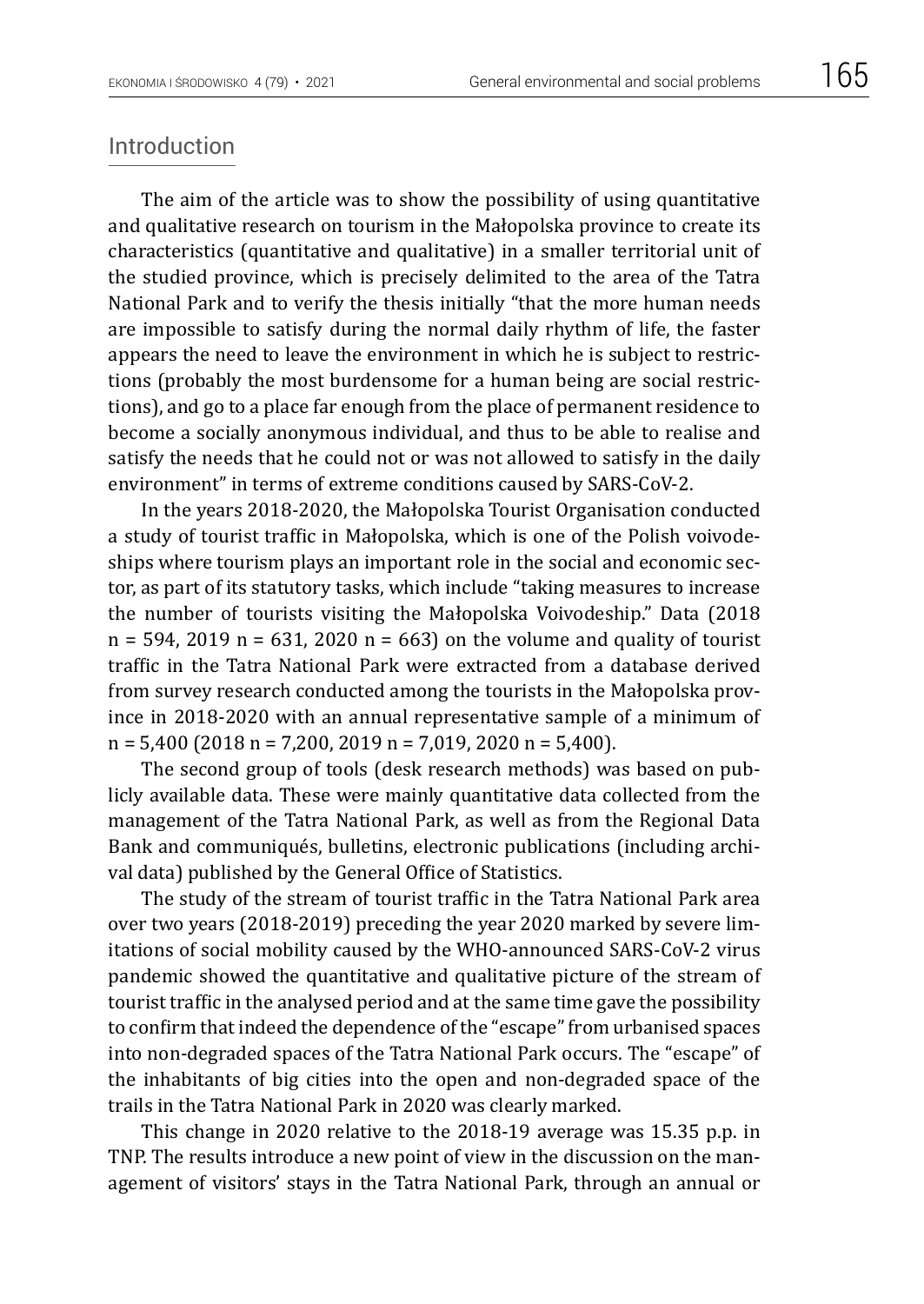even biannual (winter season/summer season) comparative analysis of the presented visitors' segmentations with the preferred travel types and/or purchased services accompanying their stay taking into account the means of transport used in the trip. In the international context, we emphasise the importance of the Małopolska Tourist Organization's technology for studying tourist phenomena, which has been proven as a valuable tool in profiling tourists since 2004, and we highlight the issue of the need to monitor their subjective feelings and opinions when visiting special places in protected areas as part of mass tourism.

#### Literature review

The research was conducted by experts from the Intercollegiate Scientific Team of the Małopolska Tourist Organisation, based on an original method that enables comparative analysis of the volume and structure of tourism (Borkowski et al., 2021). Thanks to the integration of quantitative and qualitative data and the continuity of observation of the phenomenon, the research results are the excellent starting material for undertaking activities stimulating sustainable tourism development in specific areas of the Małopolska Voivodeship. Based on the conducted research, material on the stay of tourists in the Tatra National Park in 2018-2020 were extracted.

This research allows "understanding the motivations and behaviours of visitors to protected areas which is crucial for the effective management of vulnerable areas (Taczanowska et al., 2019). They signal that it is the analysis and understanding of tourism phenomena that need reliable techniques to support the management of tourism destinations. Segmentation is a widespread approach to reducing the complexity of visitor characteristics and behaviour. In many cases, the services generated by natural protected areas in general and National Parks, in particular, are "invisible" to the market, as they lack an assigned price (Sotelo Navalpotro et al., 2012). Tourist Traffic is used to put a monetary value which settles the value to heritage and encourages the public and private sectors for its conservation. This has been reflected in the new national and international regulations, which recognises tourist use among its main management objectives. At the same time, from an environmental perspective, the development of tourism gives rise to a series of negative externalities that may affect the conservation of these areas if the "load capacity" of these is not taken into consideration.

Research by the Małopolska Tourist Organization comes to the aid of administrators of specific tourist destinations. The problem was diagnosed in 2010 by the TNP director, writing that "during the fifty years of the Tatra National Park, there has been a tremendous increase in tourist traffic. Since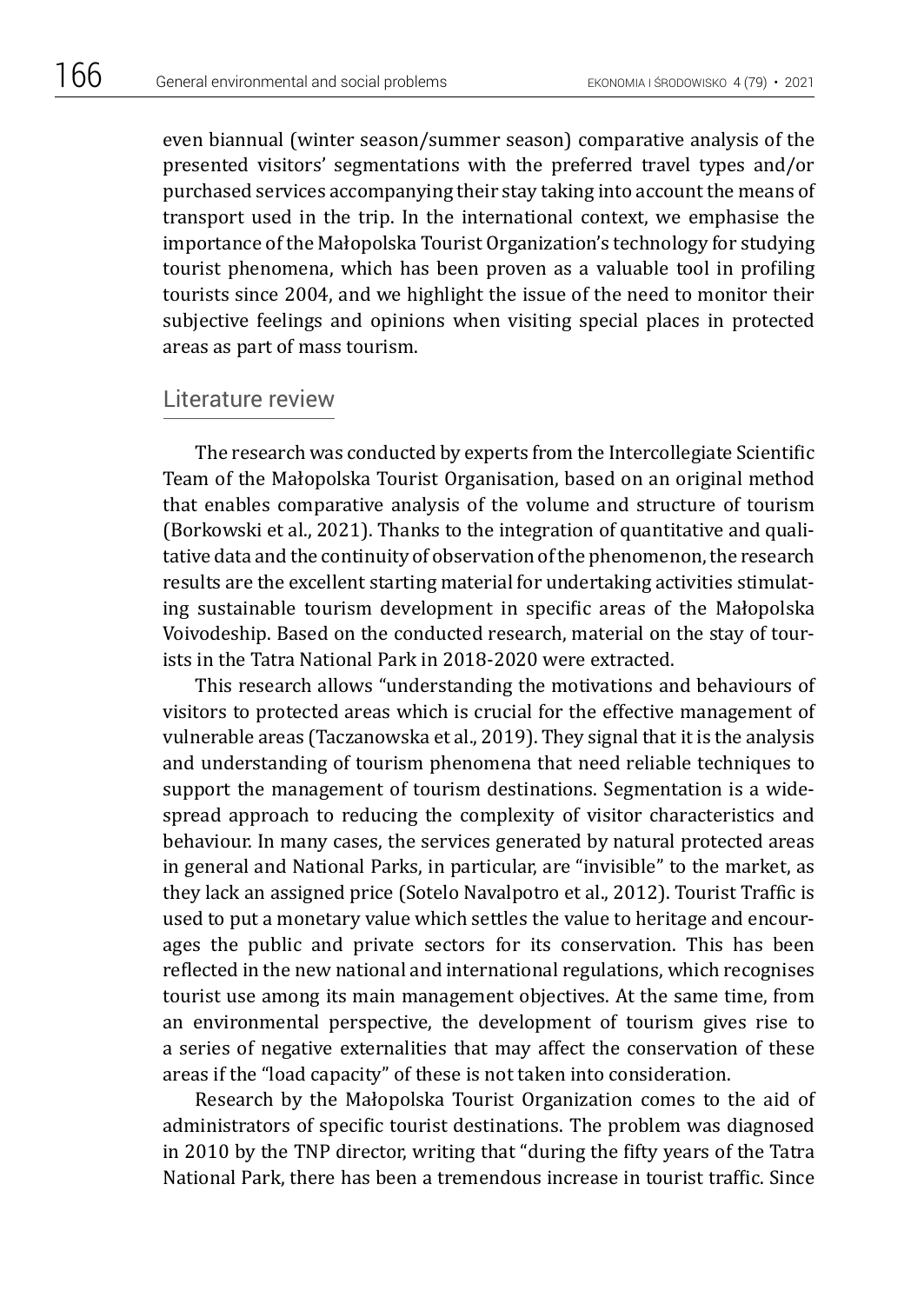1993, when the sale of entrance tickets to the park was introduced, we have reliable data on the volume of entrance traffic. They allow us to assess the volume of traffic in spatial (based on information from seventeen ticket sales points) and temporal (weekly, monthly and yearly) variation" (Skawiński, 2010). However, there has been a lack of separate, systematic and based on a representative sample, qualitative studies of park visitors in this area until

now.

Methodology of studying tourist traffic in the Małopolska region, including tourist stays in the Tatra National Park

The data collection system adopted in the research was based on two main methods: face-to-face interviews conducted by interviewers using a paper questionnaire (PEPI – Paper and Pencil Interviewing) and desk research. Those methods allowed the Tatra National Park to conduct extensive quantitative and qualitative research on tourist traffic in 2018-2020. In addition, the triangulation of research methods used increases the quality of the research and significantly reduces measurement error.

The survey included visitors to the Tatra National Park who were classified as tourists (staying at least one night) and one-day visitors by the United Nations World Tourism Organization (UNWTO) for cognitive, recreational, professional, religious, family, health, and other reasons.

Domestic and foreign visitors, who declared a stay exceeding 90 days, were omitted from the study. Also, the leisure activity of Małopolska residents permanently working or studying in the Małopolska region and foreigners residing in Poland was considered. People from these categories constitute an important part of the tourist traffic stream and are not only direct tourist service staff but are also active tourists using the region's leisure offer.

The minimum sample size and sampling frame were based on 2017 Central Statistical Office (CSO) data on the use of collective accommodation facilities.

It was determined that a sample size of a minimum of  $n = 5,400$  people guarantees an estimation accuracy of 1.5%. The size of the sample taken and verified for further analysis in the Małopolska province was in 2018 n = 7,200, in 2019 n = 7,019, in 2020 n = 5,400 from which data were extracted for TNP from 2018 n = 594, from 2019 n = 631 and from 2020 n = 663 which gave a total of 1,888 questionnaires on the size and quality of tourist traffic in the Tatra National Park. A stratified sampling scheme was adopted for the general sample, where the stratum was the county and the type of facility in each county (hotels, motels, guesthouses, tourist homes, youth hostels, holi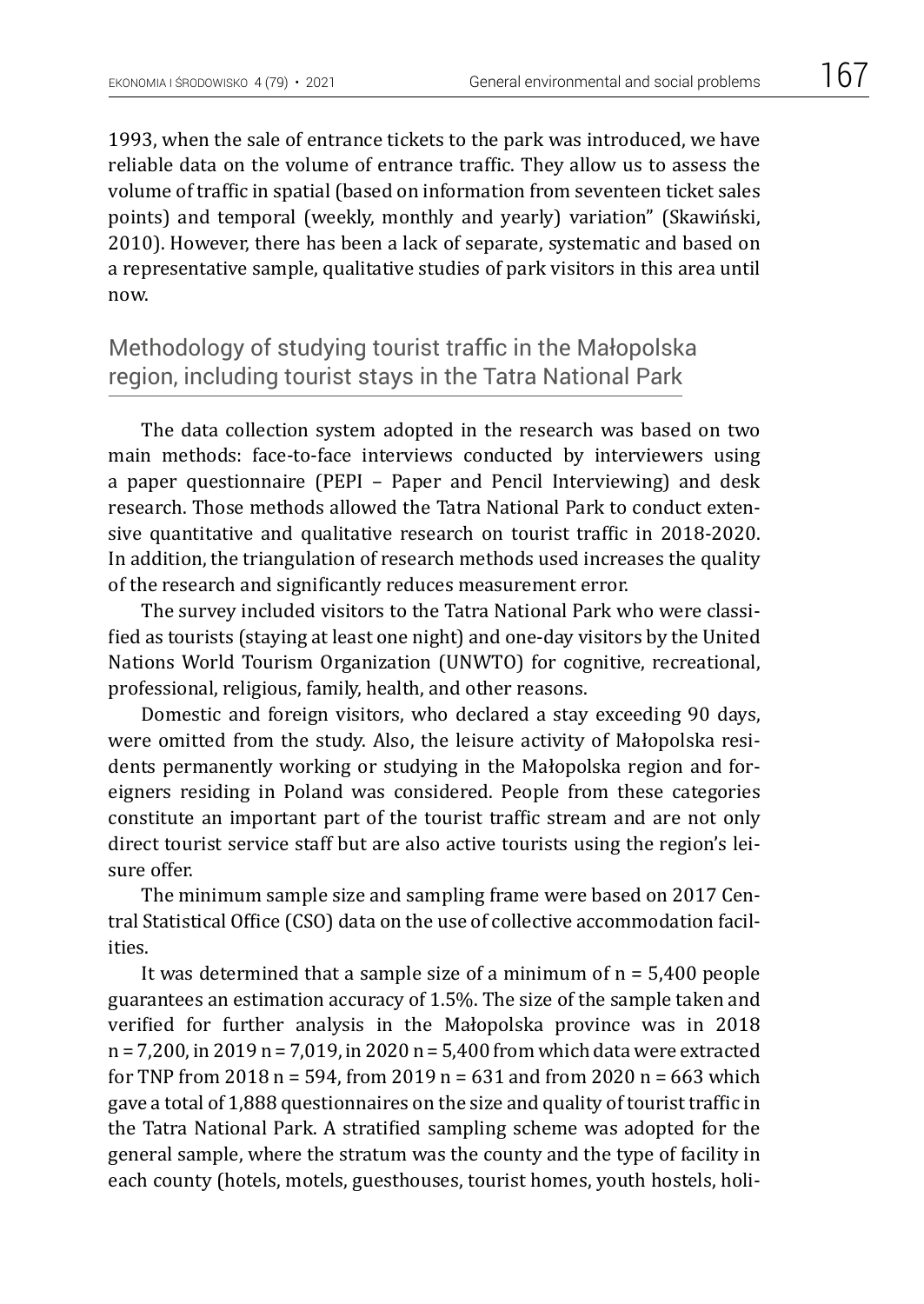day resorts, guest rooms, camping sites, campgrounds, holiday camps, other facilities) in proportion to the number of overnight visitors. Additionally, places of concentration of travellers such as railroad and bus stations, airports and tourist attractions were indicated for sampling. Experts determined the list of these places based on information obtained from employees of the tourism sector, guides, operators of tourist attractions, organisers of tourist traffic, customs service, and the Balice International Airport. The following rules were adopted for sampling: all persons interviewed were 16 years of age or older; in the case of family surveys, only one family member was interviewed; in the case of organised groups, at most two adults from the group were interviewed.

Surveys were conducted from January to November 2018 and 2019, and in 2020 (with a break in survey collection from March to May) according to the accepted sampling sites distribution for each month. In the last measurement year (2020), due to the SARS-CoV-2 virus pandemic, survey collection and sampling site selection were variable and dynamic. It largely depended on the collection of questionnaires from both foreign and domestic tourists staying in open spaces. More than 20 thousand respondents were surveyed during the entire research period, and 19619 questionnaires were qualified to the database after substantive verification. Each record (questionnaire saved in the database) contained a maximum of 293 elements (variants of answers to 42 questions contained in the questionnaire) plus 19 metric questions (a total of 333 elements). The smallest number of questionnaires (over 5450) was collected in 2020, of which 5400 records were analysed after verification. The work of interviewers in 2020 under severe pandemic conditions was efficient, resulting in a large number of correctly retrieved surveys. Questionnaires were entered into the database through a form on an html page and using script coded in scripting programming language PHP.

The second group of tools (desk research) was based on commonly available data. First of all, it was quantitative data coming directly from Tatra National Park management, as well as from Regional Data Bank and communiqués, bulletins, electronic publications (including archival data) provided by Central Statistical Office.

## Profile of tourists visiting the Tatra National Park surveyed in 2018-2020

There was a significant change in the structure of visitors to TNP in 2020 in favour of permanent residents. According to the data in table 1, there was a 13.5 percent change in the mentioned structure in 2020 compared to the 2018-19 average. This was undoubtedly influenced by the Polish state bor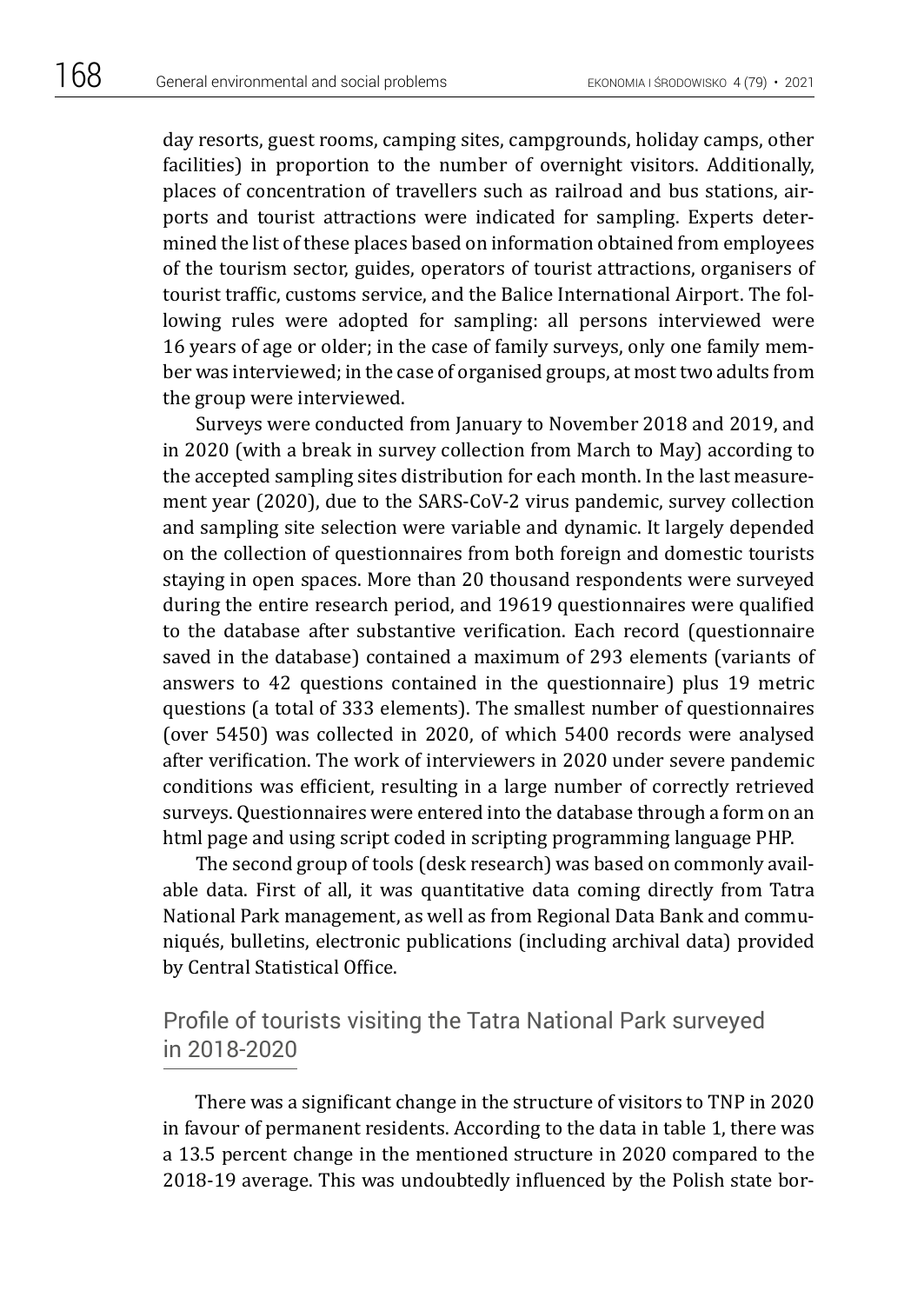ders being closed to foreigners from 13.03.2020 as a consequence of the decision of March 11 2020, when the World Health Organisation (WHO) declared a series of cases of respiratory infectious disease caused by the SARS-CoV-2 virus infection, as a pandemic.

Table 1. Percentage structure of tourists visiting the Tatra National Park surveyed in 2018-2020 in terms of their declared country of permanent residence (Country – Foreign)

| <b>TNP</b> | % vertical | % vertical | % vertical | Average | Change in 2020 relationship<br>to averages 18-19 |
|------------|------------|------------|------------|---------|--------------------------------------------------|
| Year       | 2018       | 2019       | 2020       | 18-19   |                                                  |
| Country    | 90.2       | 78.8       | 98.0       | 84.5    | 13.5 p.p.                                        |
| Abroad     | 9.8        | 21.2       | 2.0        | 15.5    | $-13.5$ p.p.                                     |
| Total      | 100.0      | 100.0      | 100.0      | 100.0   | 0.0 p.p.                                         |

Source: own study.

In 2020, there was a clear "flight" of big-city residents into the Tatra National Park's open non-degraded trail space. According to the table below, the change in 2020 compared to the 2018-19 average was 15.35 p.p.

Table 2. Percentage structure of tourists visiting the Tatra National Park surveyed in 2018-2020 by the size of their declared place of permanent residence

| <b>TNP</b>    | % vertical | % vertical | % vertical | Average | Change in 2020 relationship |
|---------------|------------|------------|------------|---------|-----------------------------|
| Year          | 2018       | 2019       | 2020       | 18-19   | to averages 18-19           |
| Big city      | 26.5       | 16.0       | 36.6       | 21.25   | $15.35$ p.p.                |
| Town          | 28.1       | 37.8       | 35.7       | 32.95   | 2.75 p.p.                   |
| Big town      | 30.6       | 26.8       | 23.6       | 28.71   | $-5.11$ p.p.                |
| Big village   | 9.0        | 15.5       | 3.4        | 12.25   | $-8.85$ p.p.                |
| Small village | 5.8        | 3.9        | 0.7        | 4.85    | $-4.15$ p.p.                |
| Total         | 100.0      | 100.0      | 100.0      | 100.0   | 0.0 p.p.                    |

Source: own study.

Spatial mobility is a natural human trait, subject to many constraints over the course of human life. The longer these constraints operate, the more force it reveals once the sets of limiting factors weaken or disappear (Borkowski, 2019). There is a clear relationship between the degree of possibility of realisation and satisfaction of needs felt daily and the speed of appearance in a human of the need for a tourist trip (temporary change of the permanent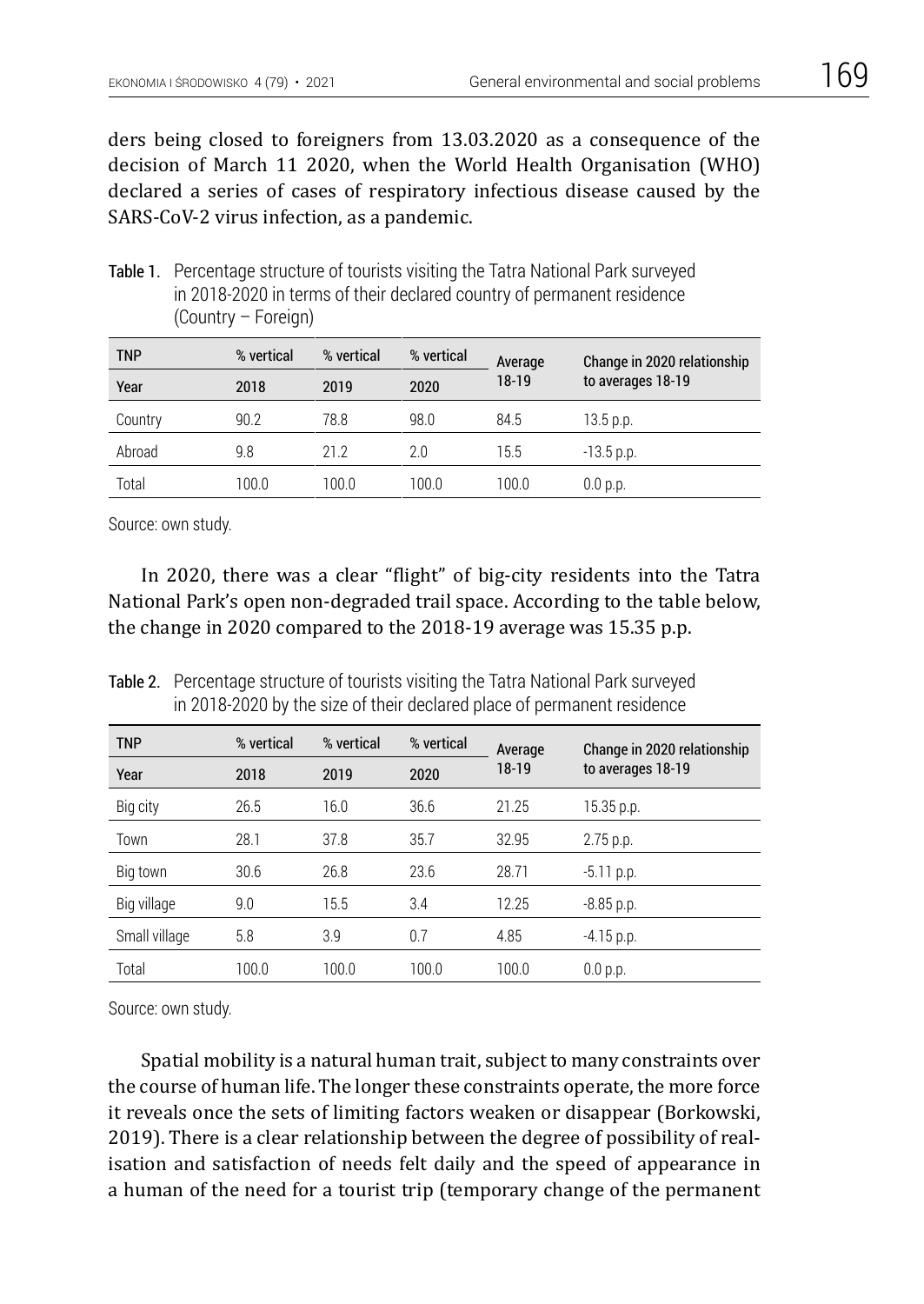living and working environment – permanent place of residence). The more needs of the human being are impossible to be satisfied during the normal daily rhythm of life, the faster the need to leave the environment in which he/ she is subject to limitations (the most burdensome of which are probably social limitations) and go to a place distant enough from the place of permanent residence to become a socially anonymous individual and thus realise and satisfy the needs that he or she could not or was not allowed to stay. Probably these, not always fully conscious, and unsatisfied needs imply the need to leave the place of permanent residence, including a tourist trip (Borkowski, Borkowska, 2005).

Analysing the data, declared by the tourists visiting Tatra National Park in 2018-2020 (table 3), about the places of their permanent residence as the country where they stay on a daily basis, it can be shown that the basic list of countries starts with two equal emission markets, that is, the United Kingdom and Germany. In 2020, a clear advantage was gained by tourists from Germany, who could also reach Małopolska by means of transport other than air travel. In this group, the change in 2020 in relation to the average of 18-19 amounted to 15.7 p.p., while visitors from the United Kingdom showed a decrease of almost 10 p.p. in 2020 in relation to the average of 18-19 (-9.6 p.p.). In 2020 there was a kind of compensation in the groups described above in relation to the average in 18-19, the result of which reached 6.1 p.p. The third place is invariably occupied ex aequo by tourists from Italy and Spain with an average result for three years  $\approx$  13% share in the stream of foreign inbound tourism to the Tatra National Park. Despite the pandemic situation in 2020, the % structure of the tourist stream for the top four countries proved to be stable, remaining at a similar level as in previous years consuming in 2020 (table 3) more than 70% shares. A clear change in arrivals from France in relation to the 18-19 average of over 19 p.p. was noted in 2020. However, it should be remembered that the annual calculation of the size of the tourist stream visiting the Tatra National Park was strongly influenced by the sensational first quarter of 2020 (winter season), which was better than the first quarter and the record-breaking one for the Małopolska tourism industry in 2019.

More than half (53.4%) of domestic tourists who visited the Tatra National Park in 2020 were residents of Małopolska (table 4) who decided to "Be a tourist at home – in their province". This is related, among others, today trips without an overnight stay, which was difficult, risky or even impossible. This is exemplified by the high all-day turnout recorded in Q4 2020 during the 20/21 winter season on the ski slopes of Małopolska. People who arrived late had a serious problem parking their cars.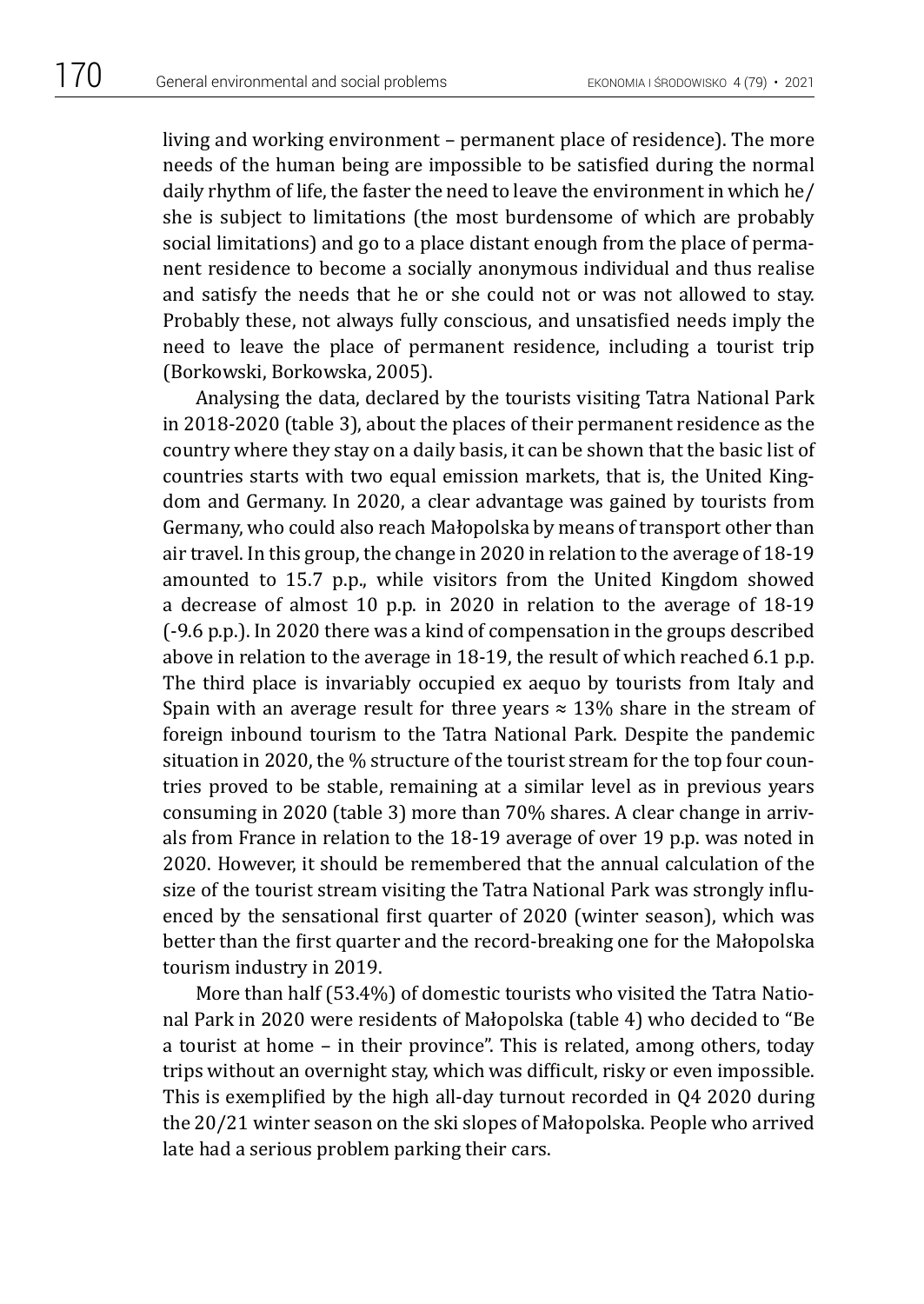| Country                     | 2018  | 2019  | 2020  | average<br>$18-19$ | Change in 2020<br>relationship<br>to averages 18-19 |
|-----------------------------|-------|-------|-------|--------------------|-----------------------------------------------------|
| The United Kingdom          | 28.9  | 21.0  | 15.4  | 24.9               | $-9.6 p.p.$                                         |
| Germany                     | 13.3  | 16.8  | 30.8  | 15.1               | 15.7 p.p.                                           |
| $\Sigma$ – 1 – intermediate | 42.20 | 37.80 | 46.20 | 40.00              | 6.10 p.p.                                           |
| Italy                       | 17.8  | 11.8  | 15.4  | 14.8               | $0.6$ p.p.                                          |
| Spain                       | 15.6  | 10.1  | 15.4  | 12.8               | 2.6 p.p.                                            |
| $\Sigma$ – 2 – intermediate | 33.40 | 21.90 | 30.80 | 27.60              | 3.20 p.p.                                           |
| Slovakia                    | 4.4   | 9.2   | 0.0   | 6.8                | $-6.8$ p.p.                                         |
| Irleland                    | 6.7   | 5.9   | 0.0   | 6.3                | $-6.3$ p.p.                                         |
| Hungary                     | 4.4   | 5.0   | 0.0   | 4.7                | $-4.7$ p.p.                                         |
| Belgium                     | 4.4   | 4.2   | 0.0   | 4.3                | $-4.3$ p.p.                                         |
| France                      | 4.4   | 3.4   | 23.1  | 3.9                | 19.2 p.p.                                           |
| The Czech Republic          | 0.0   | 7.6   | 0.0   | 3.8                | $-3.8$ p.p.                                         |
| Switzerland                 | 0.0   | 5.0   | 0.0   | 2.5                | $-2.5$ p.p.                                         |
| Final total                 | 100.0 | 100.0 | 100.0 | 100.0              | 0.0 p.p.                                            |

Table 3. Percentage structure of foreign tourists visiting the Tatra National Park surveyed in 2018-2020 in terms of their declared country of permanent residence

However, under the prevailing pandemic threat conditions, they proved to be an excellent means of safe transportation, a place to consume victuals from their own picnic basket or purchased at the drive-through windows. It was noticed that in 2020, there would be a significant increase in tourist arrivals from the Silesian region, with a share of nearly 19%. As presented in table 4, Silesians represent a very strong segment of the stream of tourist traffic to the Tatra National Park, which reached an average of ≈15% (14.77%) for the next three years of observation. In third place, ex aequo were tourists from Podkarpacie and Mazowsze regions obtaining an average for the three analysed years of ≈9%, ≈7% share, respectively. However, even though in 2020 tourists from Podkarpacie (9.1%) overtook tourists from Mazovia by almost 2.5%, there was a decrease in arrivals to the TNP from both Podkarpacie and Mazovia, which can be explained by the increased tourist travels of Mazovia residents within their own province as well as towards Warmia and Mazury region, and the travels of the Małopolska residents largely included the areas of the Bieszczady National Park.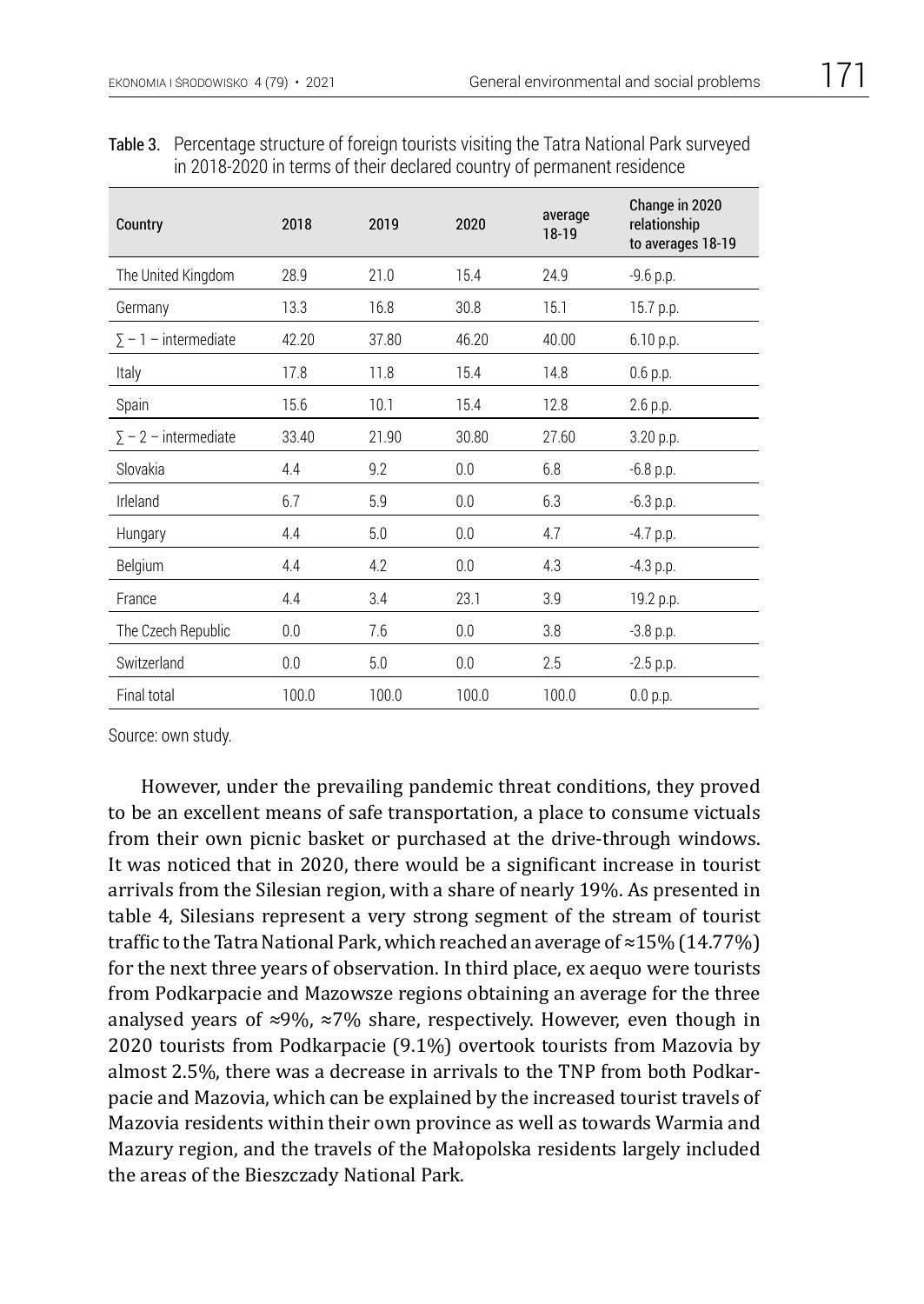#### Table 4. Percentage structure of domestic tourists visiting the Tatra National Park surveyed in 2018-2020 in terms of their declared province of permanent residence

| Voivodeship         | 2018  | 2019  | 2020  | Average<br>18-19 | Change in 2020<br>in relation<br>to 18-19 average |
|---------------------|-------|-------|-------|------------------|---------------------------------------------------|
| Małopolskie         | 40.2  | 42.3  | 53.4  | 41.26            | 12.12 p.p.                                        |
| Śląskie             | 11.8  | 13.7  | 18.8  | 12.74            | 6.03 p.p.                                         |
| Podkarpackie        | 10.3  | 11.7  | 5.2   | 10.99            | $-5.76$ p.p.                                      |
| Mazowieckie         | 8.4   | 6.5   | 4.9   | 7.43             | $-2.51$ p.p.                                      |
| Wielkopolskie       | 5.8   | 5.4   | 2.9   | 5.62             | $-2.70$ p.p.                                      |
| Pomorskie           | 5.2   | 3.2   | 1.2   | 4.23             | $-3.00$ p.p.                                      |
| Łódzkie             | 5.6   | 2.8   | 2.6   | 4.22             | $-1.60$ p.p.                                      |
| Świętokrzyskie      | 3.4   | 3.2   | 3.5   | 3.30             | 0.24 p.p.                                         |
| Dolnośląskie        | 2.8   | 2.2   | 2.3   | 2.51             | $-0.20$ p.p.                                      |
| Kujawsko-pomorskie  | 3.6   | 1.4   | 0.5   | 2.48             | $-2.02$ p.p.                                      |
| Opolskie            | 1.1   | 1.4   | 1.8   | 1.27             | $0.58$ p.p.                                       |
| Zachodniopomorskie  | 0.7   | 1.6   | 0.9   | 1.18             | $-0.26$ p.p.                                      |
| Lubelskie           | 0.4   | 1.8   | 1.1   | 1.09             | $-0.02$ p.p.                                      |
| Podlaskie           | 0.7   | 1.2   | 0.0   | 0.98             | $-0.98$ p.p.                                      |
| Lubuskie            | 0.0   | 1.2   | 0.5   | 0.60             | $-0.14$ p.p.                                      |
| Warmińsko-mazurskie | 0.0   | 0.2   | 0.3   | 0.10             | $0.21$ p.p.                                       |
| Total               | 100.0 | 100.0 | 100.0 | 100.00           | 0.00 p.p.                                         |

Source: own study.

## Subjective components of Client Relations Management and loyalty decision of visitors to Małopolska

## Evaluation of safety level before coming to Małopolska – Net Fear Score index of visitors of Tatra National Park

The Net Fear Score (NFS) is an index of fear, anxiety, and fear of arriving at a destination. Borkowski K. developed NFS index in 2016 based on previous studies of Tourist Traffic in Krakow. It was implemented as a pilot during the study of Participants of World Youth Day 2016 in Krakow done by the Extended Intercollegiate Team of Experts of the Małopolska Tourist Organization (Borkowski et al., 2017).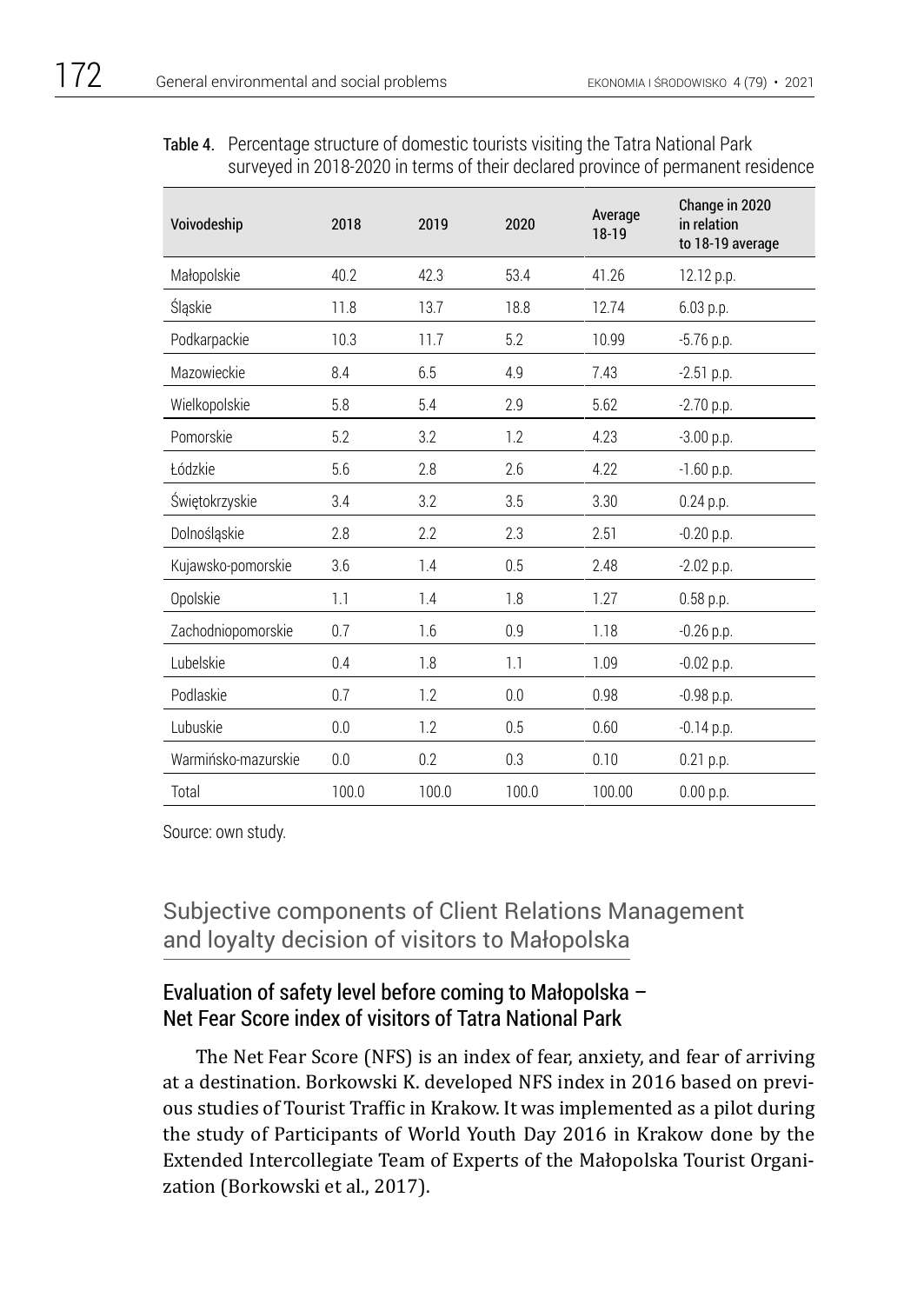In its broadest sense, safety is very important for the development of tourism in the region. Thus, the surveyed visitors to Małopolska were asked to determine on an 11-point numerical scale the subjective level of their own fear and anxiety about coming to Małopolska, where: "0" meant that: *I was not afraid at all*, while 10 meant that *I was full of fears*. When the total results for the years 2018-2020 are examined, it can be seen that the largest group of TNP visitors declared a total of "0" level (mean of 18-19 years =  $\approx$ 70%; and in 2020 with pandemic risk  $\approx$  46%), that is, there was a serious change of mental attitude before coming to TNP by more than -25 p.p. in relation to the mean of 18-19 years. In the typical conditions, travellers consciously agree to increase the *risk of life* in favour of pursuing current goals for a limited time. In this way, a potential (natural?) human psychological barrier of fear of the unknown is broken down (neophobia). Then the person leaves the safe place of permanent residence, setting off into the unknown (Herzig, 1998).

| Concerns about coming<br>to Małopolska/TNP | 2018  | 2019  | 2020  | Average<br>18-19 | Change in 2020<br>in relation to 18-19 |
|--------------------------------------------|-------|-------|-------|------------------|----------------------------------------|
| $\mathbf{0}$                               | 65.6  | 76.1  | 45.5  | 70.88            | $-25.37$ p.p.                          |
| 1                                          | 8.2   | 18.1  | 23.1  | 13.18            | 9.89 p.p.                              |
| $\overline{2}$                             | 6.0   | 3.6   | 20.7  | 4.80             | 15.95 p.p.                             |
| $\mathfrak{Z}$                             | 3.7   | 0.2   | 8.0   | 1.96             | 6.09 p.p.                              |
| 4                                          | 4.1   | 0.2   | 0.8   | 2.16             | $-1.39$ p.p.                           |
| 5                                          | 1.9   | 0.0   | 0.6   | 0.93             | $-0.31$ p.p.                           |
| 6                                          | 1.2   | 0.2   | 0.3   | 0.72             | $-0.41$ p.p.                           |
| $\overline{7}$                             | 2.5   | 0.0   | 0.5   | 1.23             | $-0.77$ p.p.                           |
| 8                                          | 2.3   | 0.0   | 0.2   | 1.13             | $-0.98$ p.p.                           |
| 9                                          | 1.2   | 0.4   | 0.2   | 0.83             | $-0.68$ p.p.                           |
| 10                                         | 3.3   | 1.1   | 0.2   | 2.18             | $-2.02$ p.p.                           |
| Final total                                | 100.0 | 100.0 | 100.0 | 100.00           | 0.00 p.p.                              |
| NFS Index                                  | 61.5  | 92.5  | 66.7  | 77.0             | $-10.3$ p.p.                           |

Table 5. Subjective evaluation of the level of safety in the destination before deciding to travel to Małopolska by visitors to the Tatra National Park

Source: own study.

The indicated levels of fear have been aggregated. Travellers' fears and anxieties were indicated by the sum of the indications from the values "5" to "10". Those who marked states "4" – "3"-"2" on the numerical scale were con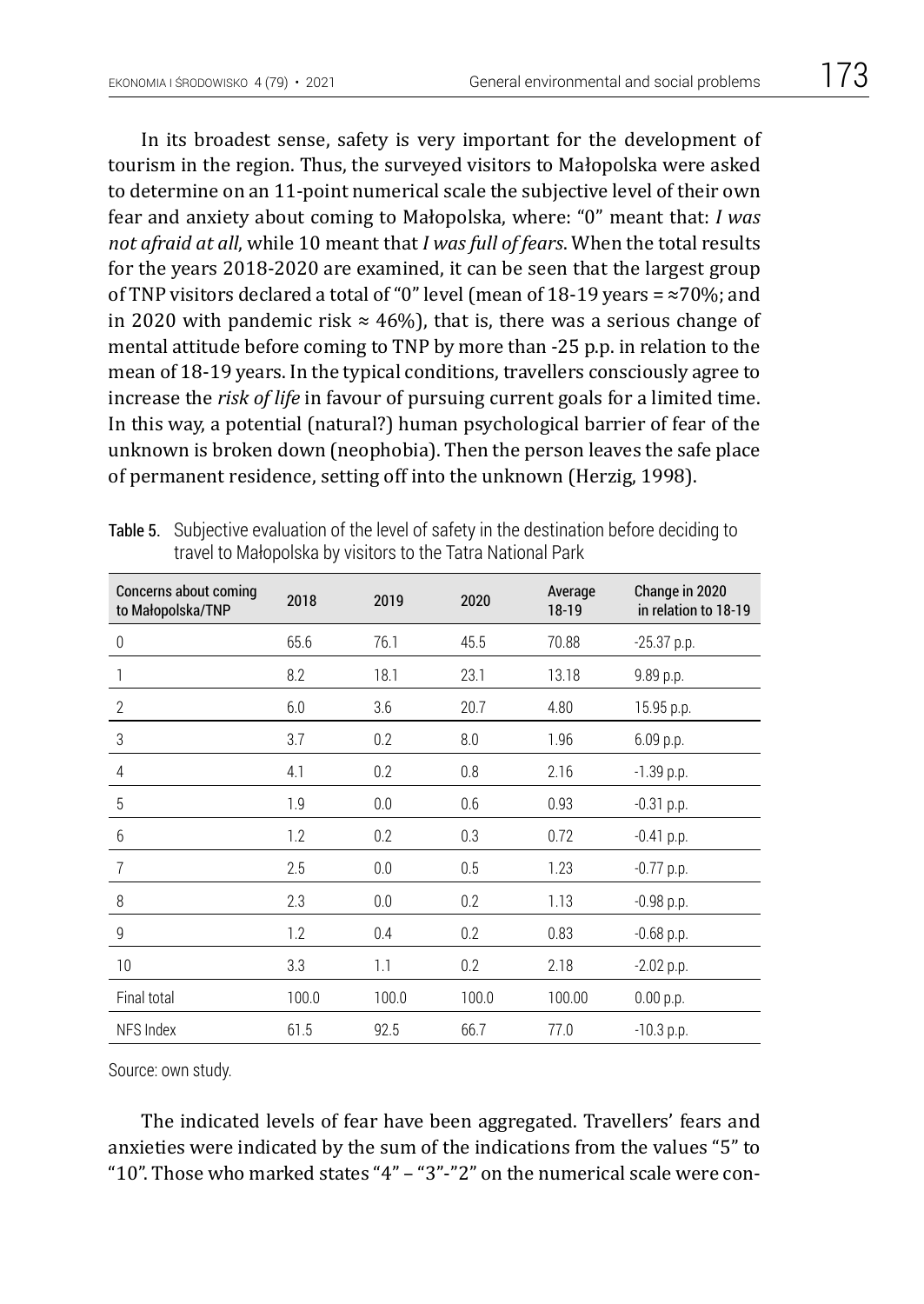sidered neutral, as people going on a trip try to protect themselves by preparing for the trip, and this means analysing possible threats occurring outside the place of permanent residence. The numerical scale values "0" and "1" represent the state of complete absence of fear and anxiety before arrival. They reflect the subjective feelings of people who are fully convinced that their trip to the Tatra National Park was at no time accompanied by a feeling of anxiety, fear or worry about their property, health and life.

Despite a spectacular decrease of more than 25 p.p. (table 5) in the feeling of the state of total safety when travelling to the Tatra National Park in 2020, the NFS index for visitors to the TNP remained very high. It remained for the three analysed years at an average level of 73.6%. An NFS index score above 50% is considered a success for the destination.

### Evaluation of the level of satisfaction from a stay in Małopolska – Net Promoter Score of visitors of the Tatra National Park

The destination visitor satisfaction and loyalty index – Net Promoter Score, also known as the advocacy index – was used as the second contingency dimension. Net Promoter Score (NPS) is an indicator created by Reichheld F. It is used to measure consumer loyalty and the quality of relationships built with them. The essence of the indicator comes down to the study of the customer's propensity to recommend the product or service of a given brand. Regular monitoring of NPS level allows evaluating the quality of conducted activities and provides necessary information that facilitates planning strategies to build customer satisfaction. Optimally used it can be a tool to increase company's profits. (Gajewska, Szewczyk, 2012)

During surveying, respondents were asked: "how likely are they to recommend Małopolska to their friends". Responses were also given by visitors to the Tatra National Park using an 11-point scale, from 0 to 10, where "0" meant no willingness to recommend, and "10" meant full loyalty and complete satisfaction with their stay in the destination.

It is assumed that a positive NPS index already indicates good standards, and with a score higher than 50%, one can speak of success. In the analysed case, the NPS index for 2020 was  $80\%$ , and the average of  $2018-2019 = 74\%$ (table 6). The change in 2020 in relation to the 18-19 average reached the level of 6 p.p. in plus which for the reception of tourists in the conditions of the epidemic condition is a very optimistic result of the level of satisfaction with the offer obtained tourists during their stay in TNP.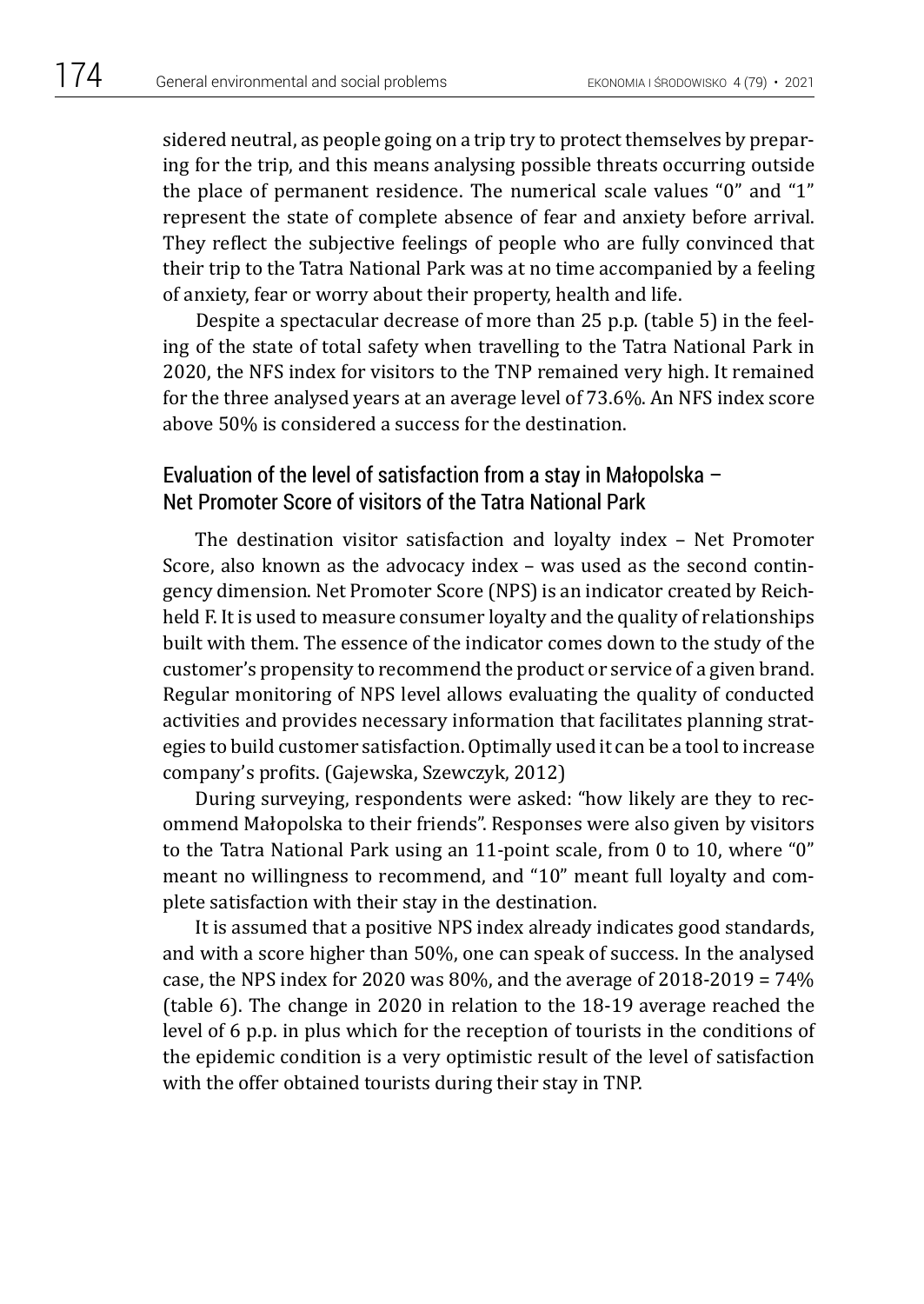| ×<br>۰. |  |
|---------|--|
|---------|--|

| Declaration of the TNP<br>recommendation | 2018  | 2019  | 2020  | average<br>18-19 | Change in 2020<br>in relation<br>to 18-19 average |
|------------------------------------------|-------|-------|-------|------------------|---------------------------------------------------|
| 0                                        | 0.4   | 1.4   | 0.0   | 0.90             | $-0.90$ p.p.                                      |
| 1                                        | 0.6   | 0.4   | 0.2   | 0.49             | $-0.33$ p.p.                                      |
| $\overline{2}$                           | 0.0   | 0.2   | 0.0   | 0.10             | $-0.10$ p.p.                                      |
| 3                                        | 0.6   | 0.0   | 0.3   | 0.29             | 0.02 p.p.                                         |
| $\overline{4}$                           | 0.4   | 0.0   | 0.2   | 0.19             | $-0.04$ p.p.                                      |
| $\overline{5}$                           | 1.5   | 0.0   | 0.3   | 0.76             | $-0.45$ p.p.                                      |
| 6                                        | 2.7   | 0.2   | 0.5   | 1.44             | $-0.97$ p.p.                                      |
| $\overline{7}$                           | 7.1   | 1.4   | 5.1   | 4.25             | 0.88 p.p.                                         |
| 8                                        | 20.1  | 6.7   | 12.0  | 13.40            | $-1.42$ p.p.                                      |
| $\overline{9}$                           | 10.5  | 34.4  | 41.8  | 22.47            | 19.37 p.p.                                        |
| 10                                       | 56.2  | 55.2  | 39.7  | 55.70            | $-16.05$ p.p.                                     |
| <b>NPS</b>                               | 60.50 | 87.40 | 80.00 | 74.00            | 6.09 p.p.                                         |

Table 6. Subjective evaluation of the level of satisfaction from the stay in the destination by visitors to the Tatra National Park

## Declaration of revisiting the Tatra National Park by visitors to TNP

Analysing the respondents' answers on their declaration to come to the Tatra National Park again (table 7), in 2020, the vast majority of respondents answered affirmatively: "rather yes" (54.4%), "definitely yes" (35.5%), which is ≈90% (89.9%) of the surveyed people. The group of undecided people who answered "don't know" in 2020 reached almost 10% of the shares of the tourist stream (9.9%), achieving a result of a change in relation to the average of 2018-2019 by almost 5 p.p. (4.99 p.p.). People who declared that they would not travel to the Tatra National Park again in 2020 were virtually non-existent: "definitely not" (0.0%) and "rather not" (0,2%).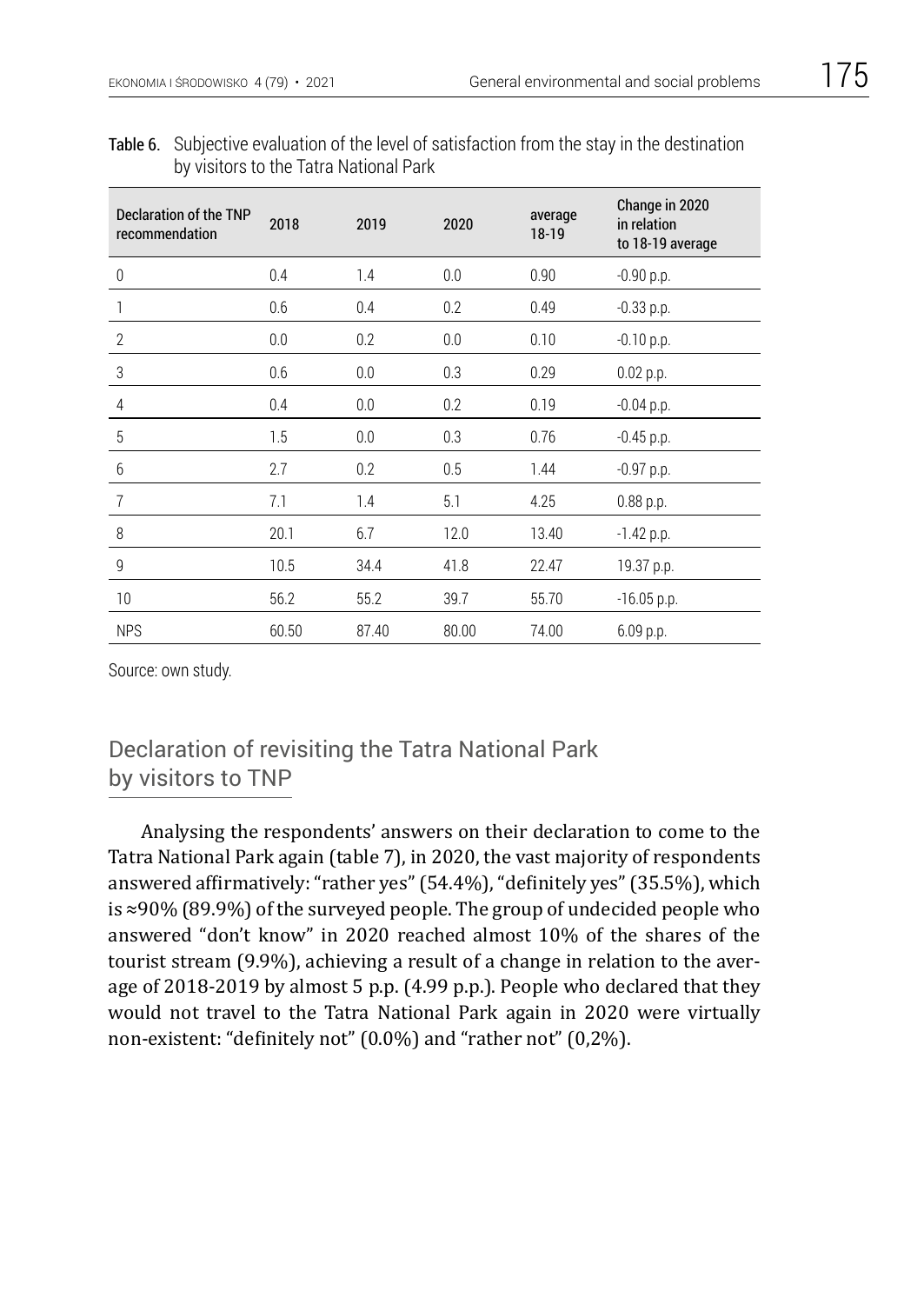| Declaration of revisiting | 2018  | 2019  | 2020  | average<br>$18-19$ | Change in 2020<br>in relation<br>to 18-19 average |
|---------------------------|-------|-------|-------|--------------------|---------------------------------------------------|
| definitely yes            | 68.6  | 57.3  | 35.5  | 62.93              | $-27.41$ p.p.                                     |
| rather yes                | 25.8  | 36.8  | 54.4  | 31.26              | $23.14$ p.p.                                      |
| don't know                | 4.9   | 4.9   | 9.9   | 4.93               | 4.99 p.p.                                         |
| rather not                | 0.0   | 1.0   | 0.2   | 0.51               | $-0.35$ p.p.                                      |
| definitely no             | 0.8   | 0.0   | 0.0   | 0.38               | $-0.38$ p.p.                                      |
| final total               | 100.0 | 100.0 | 100.0 | 100.00             | 0.00 p.p.                                         |

Table 7. Declaration of return of visitors to the Tatra National Park in percent

### Attendance on Tatra National Park trails in 2020

It is visible in figure 1 how the administrative decisions of the state in connection with the epidemic regulations influenced the size of the stream of tourist traffic in the Tatra National Park. For example, when the lockdown was announced from March 13 to mid-May 2020, practically only two entrances to TNP were accessible (Dolina Białego and Dolina Strążyska). Also, the last months of 2020 (November and December) were at almost zero level compared to the summer season.

This data confirms the MOT study presented in table 8, showing the phenomenon of compensating tourist flow during June, July, August, and proving at the same time the power of "accumulated deferred needs" that are revealed in society immediately when the restrictions block them are lifted.

The survey of tourists done by the MOT expert method within the Tatra National Park was conducted on a total sample of 1888 respondents in 2018 (594 people), 2019 (631 people), 2020 (663 people). TNP statistics from this period show that between 2018 and 2020, a total of 10,628,459 people were admitted to the park with tickets of which in 2018 – 3,782,610 people, in 2019 – 3,782,610 people and in 2020 – 3,301,895 people. The annual average of admissions to the TNP for 2018-19 is 3 782 610 people who, in relation to the number of admissions to the Tatra National Park from the year 2020 (with the total blockade of admission to the park in April and May) gives only less than half a million (480 715) people less.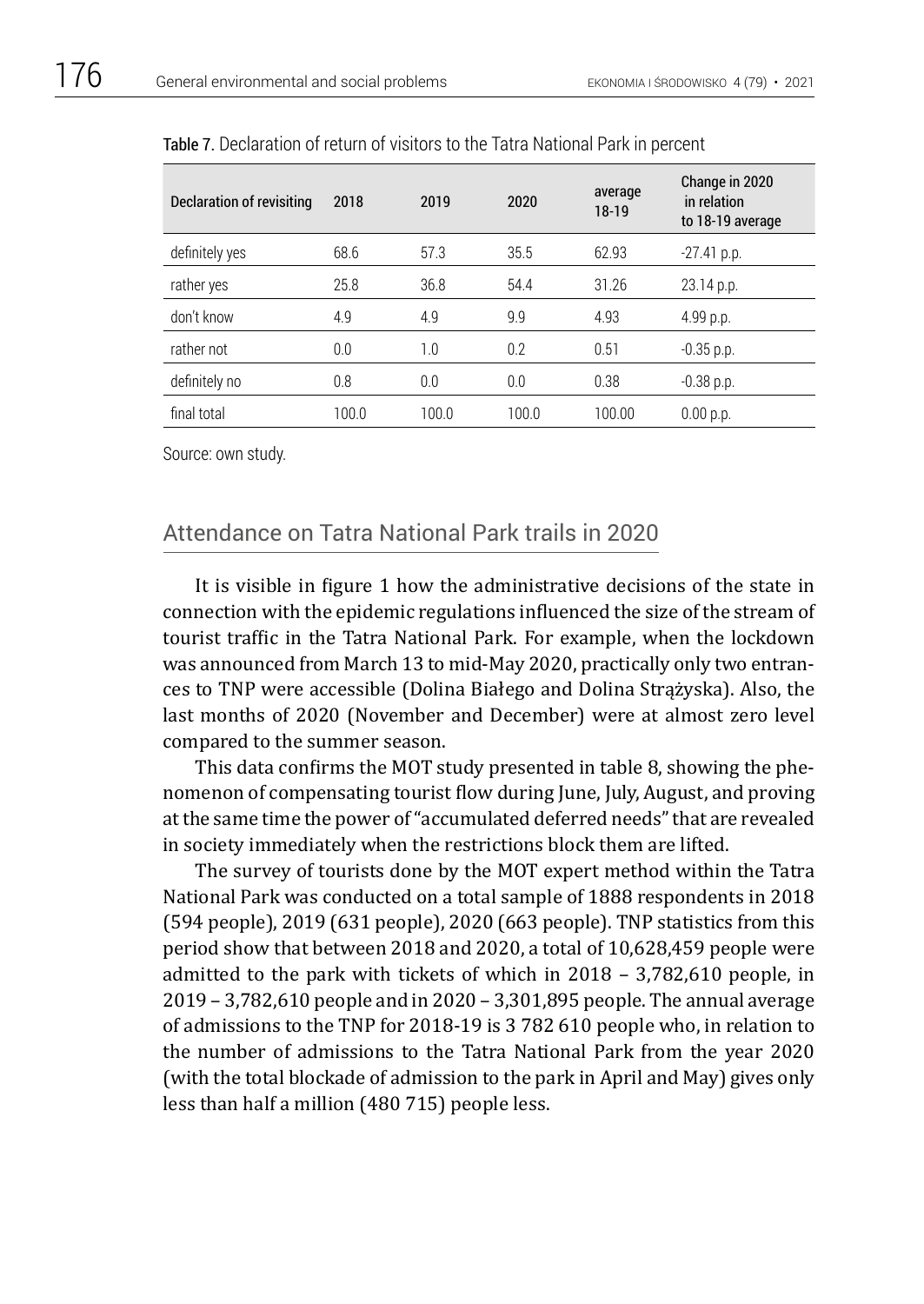

Figure 1. TNP admissions statistics in 2020 by month – sold tickets Source: Own elaboration based on: Tatra National Park Directorate https://tpn.pl/zwiedzaj/turystyka/ Figure 1. TNP admissions statistics in 2020 by month – sold tickets statystyka.

| Month          | 2020 | Average 18-19 | Change in 2020<br>in relation to 18-19 average |
|----------------|------|---------------|------------------------------------------------|
|                | 5.0  | 3.98          | 1.00 p.p.                                      |
| $\overline{2}$ | 11.5 | 9.55          | 1.91 p.p.                                      |
| 3              | 3.8  | 3.71          | $0.06$ p.p.                                    |
| $\overline{4}$ | 0.0  | 1.48          | $-1.48$ p.p.                                   |
| $\overline{5}$ | 0.0  | 7.28          | $-7.28$ p.p.                                   |
| $6\,$          | 21.1 | 4.35          | 16.77 p.p.                                     |
| $\overline{7}$ | 19.5 | 9.69          | 9.77 p.p.                                      |
| 8              | 25.6 | 17.72         | 7.92 p.p.                                      |
| $\overline{9}$ | 11.3 | 11.84         | $-0.52$ p.p.                                   |
| 10             | 2.3  | 10.11         | $-7.85$ p.p.                                   |

| Table 8. Monthly structure of tourist attendance in percent in the Tatra National Park |
|----------------------------------------------------------------------------------------|
| in 2020                                                                                |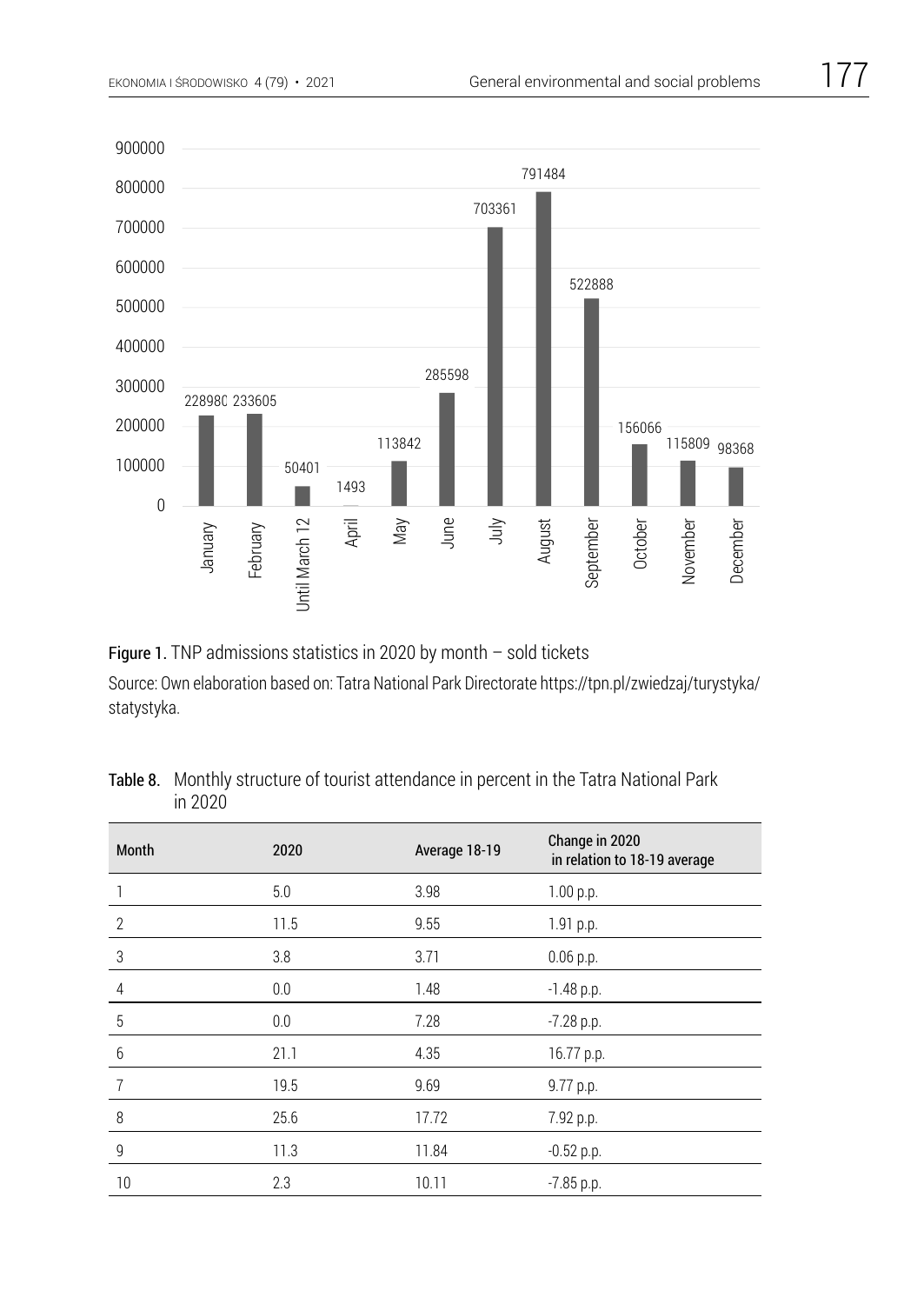| Month       | 2020  | Average 18-19 | Change in 2020<br>in relation to 18-19 average |
|-------------|-------|---------------|------------------------------------------------|
| 11          | 0.0   | 15.85         | $-15.85$ p.p.                                  |
| 12          | 0.0   | 4.45          | $-4.45$ p.p.                                   |
| Final total | 100.0 | 100.00        | 0.00 p.p.                                      |

#### **Discussion**

Delekta et al. (Delekta et al., 2020) write that "increasing human impact in mountain areas may constitute a challenge to national park authorities," implying the importance of monitoring the most valuable areas, including but not limited to national parks, particularly the Tatra National Park. Therefore, interdisciplinary research is important in order to address the various aspects of the functioning of protected areas.

Similarly, notes (Klimek, 2017), writing that "since the second half of the 19th century, mountain tourism has contributed to the development of international tourism and, according to estimates, annually generates about 15-20% of revenues generated from tourism worldwide (UNEP, 2007). Despite the great diversity of offerings, since the mid-1960s, there has been a noticeable stagnation of summer tourism in many mountain regions, in contrast to well-developed winter tourism." She signals, however, that "research on the development of summer tourism in mountain regions is rarely presented in scientific studies in Poland and abroad". In her article, she showed the role of local and regional tourism organisations (DMOs) in stimulating summer mountain tourism through diversified product strategies. The systematic quantitative and qualitative research on tourism phenomena, conducted since 2003 by the Małopolska Tourist Organization, the regional Destination Management Organizations (DMOs), fits in with this way of looking at the problem.

In terms of sample size and thematic scope of questions included in the survey, the data presented in this article are unique in the country. The data were extracted specifically to present the problem and demonstrate how they could be used to help manage a well-defined tourist reception area.

Mountain tourism, which began in the nineteenth century, has a very strong capital attraction for international tourist flow and represents approximately 15-20% of annual global tourism income (UNEP, 2007). Although a huge variety of activities has been offered in numerous mountain destinations since the mid-1960s, summer tourism stagnates, unlike winter tourism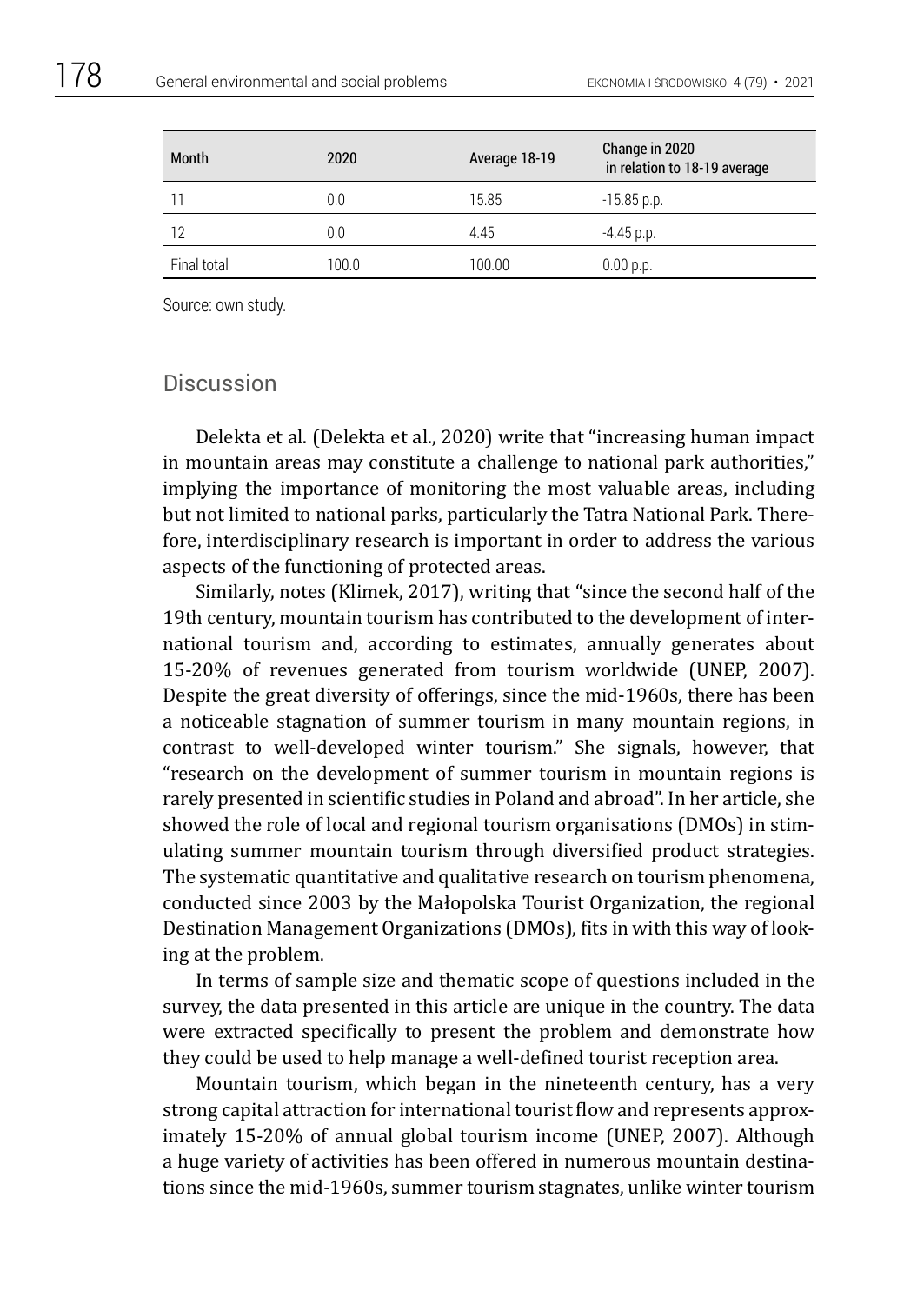(France Montagne, 2014; Nydegger, 2014). Nevertheless, signals that studies concerned with summer tourism development in mountain regions are rare. The paper presents the result of a comparative study conducted between 2013, 2014 and 2015 in 183 local and regional Destination Management Organisations (DMOs) operating in selected European and North American mountain areas to understand their role in the stimulation of summer tourism through various product commercialisation strategies.

Systematic quantitative and qualitative studies of tourism phenomena carried out since 2003 by the Małopolska Tourist Organization as regional Destination Management Organizations (DMOs) fit in with this way of looking at the problem.

Apart from obtaining detailed data on the flow of tourist traffic, a very important element resulting from the research carried out is the analysis of its social aspects (NFS and NPS indicators). The presented data confirm that the needs of tourist trips accumulated in the period characterised by the lack of mobility are satisfied as soon as possible. The data on tourist traffic confirm this in individual months of 2020 presented in figure 1. This phenomenon is particularly visible during the summer season when restrictions on social mobility have been partially limited or lifted. A very important aspect related to the course of changes in the field of movement in space are also issues related to environmental protection.

The SARS-CoV-2 virus pandemic, on the one hand, had a large, negative impact on society and the comfort of its functioning; on the other hand, positive effects on the natural environment characterised it. In the case of the Tatra National Park, the most important thing to mention is the ecological renovation of tourist destinations (Hrytsai, 2021). The drastically reduced number of tourists using the trails located in the Tatra National Park in particular periods of 2020 provided the possibility of ecological regeneration of this area. The comparative data on the number of tourists visiting the protected area in individual months in 2018-2020 clearly shows that the period in which tourist traffic is low significantly extended in 2020, and thus the period was extended in which tourists do not directly influence of the natural environment.

#### Conclusions

The space of the Tatra National Park with its tourist function proved in the pandemic year 2020 resistant to the most restrictive limitations of social mobility. Active tourism, requiring individual skills to practice it, selected the stream of tourist participants reaching the territory of TNP. Therefore, this destination was particularly frequented by residents of very large cities,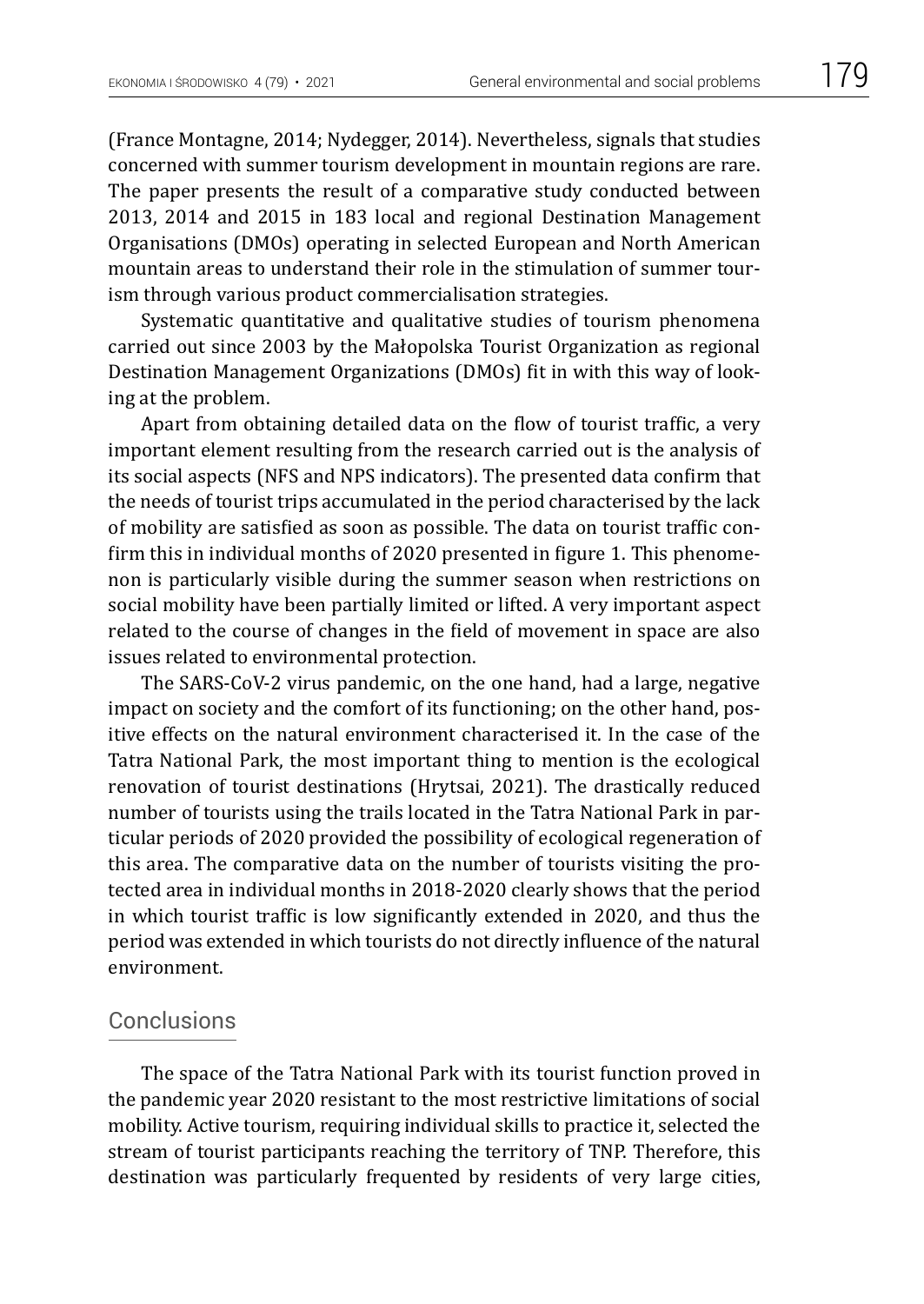followed by residents of large cities. This part of the population felt most the lack of access to natural or nature-like geographical space, which is extremely difficult to find in cities, especially very large ones. Feelings of fear for one's health and life kept most people with sufficient daily contact with the natural environment (inhabitants of villages and small towns) in their permanent residence, as well as people with a low sense of security who most often used the commercial offer of holidays or travel agencies. At the same time, people who could prepare their own trips for themselves and their families used their skills in partner trips with a strong emphasis on qualified tourism. An excellent area for such trips is the Tatra National Park.

Despite the fact that the index of fear of NFS departure dropped strongly in 2020 to the level of less than 67%, it turns out that the same respondents, already being on the spot and using the offer that TNP, together with other managers of the Tatra Mountains tourist base and attractions, prepared for them, gave a very high rating to the Tatra National Park, because the MPS index, which is measurable proof of individual satisfaction with the stay on the trails of TNP in 2020 was 80%. Also, the declaration of coming to the Tatra National Park again reached 90% of indications for YES, with 10% of hesitant people. After the removal of administrative restrictions in the summer season (June, July, August), there was a cumulative realisation of the "needs set aside" by the public during the recommended and sometimes forced "quarantine" in the place of permanent residence, which was clearly manifested in the intensity of the stream of tourist traffic in the Tatras, including the area of the TNP. This proves that once the possibility of SARS-CoV-2 infection is controlled and eliminated, tourism in the Małopolska region, especially in areas least degraded by civilisation, such as the Tatra National Park, will develop very dynamically.

The unique results of quantitative and qualitative research in the Tatra National Park, presented in this paper, are only a signal margin of the possibilities offered by the tourism database collected by the Małopolska Tourist Organization concerning the phenomena accompanying the penetration of the province by participants in both domestic and foreign tourism. Applying the method developed by the Intercollegiate Team of Experts of the Małopolska Tourist Organization to other regions (voivodeships) would allow comparative analyses of other destinations in similar periods according to the same parameters and indicators. As a result, it would be possible to obtain a complete picture of Poland as a Tourism Reception Area (Żemła, 2010; Seweryn, 2012), i.e. a destination for domestic and foreign tourists. The authors suggest that the described quantitative and qualitative research method on tourism participants be applied not only in other regions of Poland but also in other countries of the world (Borkowski, Grabińska, Seweryn, 2016).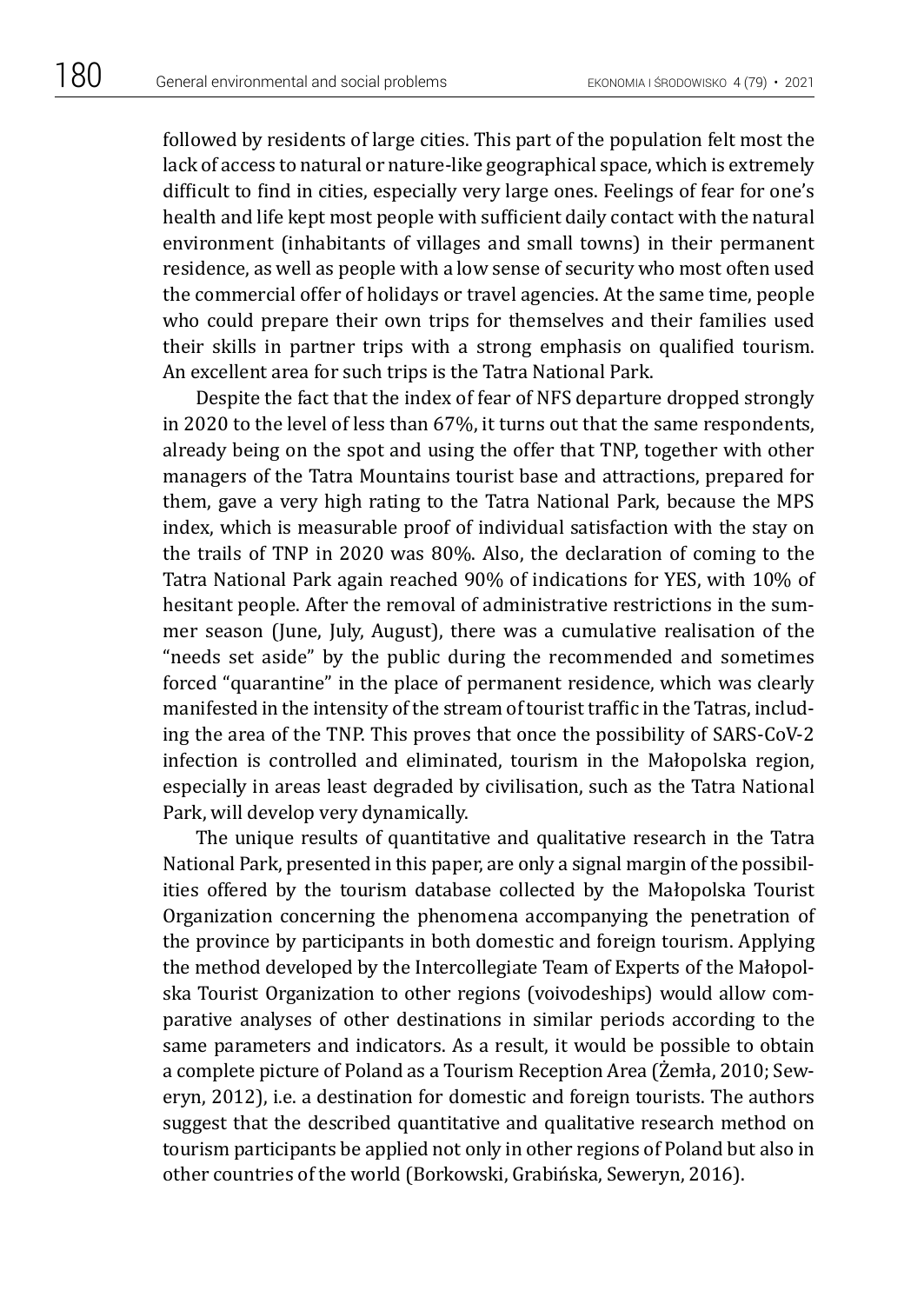#### The contribution of the authors

Individual contribution of the authors:

Conceptualization – Borkowski Krzysztof – 100% Methodology – Borkowski Krzysztof – 100% Software – Kubasiak Marcin – 70%, Borkowski Krzysztof – 30% Validation – Kubasiak Marcin – 60%, Durmała Marek – 40% Formal analysis – Borkowski Krzysztof – 50%, Kubasiak Marcin – 25%, Durmała Marek – 25% The Investigation – Durmała Marek – 50%, Chowaniec Elżbieta – 50% Resources – Borkowski Krzysztof – 70%, Durmała Marek – 30% Data protection – Kubasiak Marcin -70%, Chowaniec Elżbieta – 30% Writing – original draft – Borkowski Krzysztof – 40%, Durmała Marek – 20%, Kubasiak Marcin – 20%, Chowaniec Elżbieta – 20% Writing – review and editing – Borkowski Krzysztof – 50%, Durmała Marek – 20%, Chowaniec Elżbieta – 30% Visualization – Kubasiak Marcin – 80%, Chowaniec Elżbieta – 20%

Supervision –Chowaniec Elżbieta – 40%, Borkowski Krzysztof – 60%

#### References

- Borkowski, K., 2000. Untersuchung der Beurteilung touristischer Leistungen durch Touristen, die Polen Besuchen. Das Bild der Qualittat und Art Ihrer Übermittlung. In: Matlović R. (Ed.) Urbánne a krajinne štūdie NR 3 Urbánny vŷvoj na rozhrani milėnii. Filozoficka fakulta Presowskiej unverzity Instytut turizmu a hotelowego manazmentu, University in Prešov, 355-365.
- Borkowski, K., 2019. Triangulacja subiektywnych odczuć osób wypoczywających w Krakowie w aspekcie poczucia bezpieczeństwa osobistego podczas rekreacyjnego pobytu w destynacji, Małopolska Organizacja Turystyczna, Kraków.
- Borkowski, K., Grabiński, T., Seweryn, R., Mazanek, L., Alejziak, B., Grabińska, E., 2021. Ruch Turystyczny w Małopolsce w 2020 Roku – Wersja pełna – Monografia Numer 2 /2021. Małopolska Organizacja Turystyczna, Kraków.
- Borkowski, K., 2019. Triangulacja subiektywnych odczuć osób wypoczywających w Krakowie w aspekcie poczucia bezpieczeństwa osobistego podczas rekreacyjnego pobytu w destynacji. Małopolska Organizacja Turystyczna, Kraków.
- Borkowski, K., Borkowska, D., 2005. Cywilizacyjne uwarunkowania turystycznych form odnowy psychosomatycznej – zagrożenia cywilizacyjne a turystyka. In: Gotowt-Jeziorska, A., Wyrzykowski J. (Ed.) Turystyka a uzdrowiska. Polskie Stowarzyszenie Turystyki PST, Warszawa, 28-32.
- Borkowski, K., Grabiński, T., Seweryn, R., Mazanek, L., Jackowski, A., Ostrowski, M., Bogacz, R., Bilska-Wodecka, E., Sołjan, I., Łabaj, M., Alejziak, B., Grabińska, E., Mróz, F., Sobczuk, J., Liro, J., 2017. Uczestnicy Światowych Dni Młodzieży w Krakowie w 2016 roku: Ruch Turystyczny w Krakowie 2016 Numer 2/2017: monografia. Małopolska Organizacja Turystyczna, Kraków, http://www.mot.